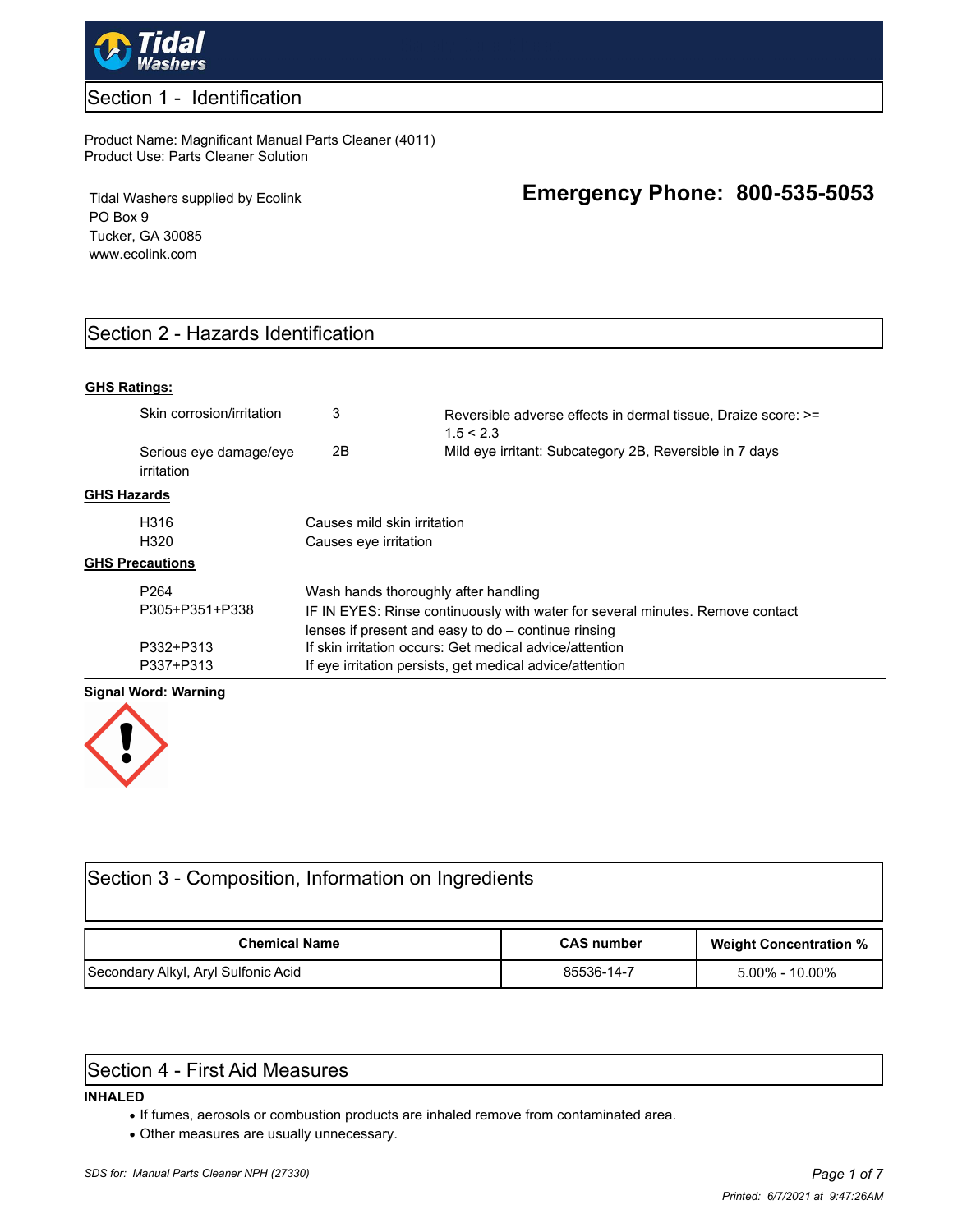**EYE CONTACT -** If this product comes in contact with the eyes:

- Wash out immediately with fresh running water.
- · Ensure complete irrigation of the eye by keeping eyelids apart and away from eye and moving the eyelids by occasionally lifting the upper and lower lids.
- Seek medical attention without delay; if pain persists or recurs seek medical attention.
- Removal of contact lenses after an eye injury should only be undertaken by skilled personnel.

**SKIN - If skin contact occurs:** 

- Immediately remove all contaminated clothing, including footwear.
- Flush skin and hair with running water (and soap if available).
- Seek medical attention in event of irritation.

#### **IF SWALLOWED:**

- If swallowed do NOT induce vomiting.
- · If vomiting occurs, lean patient forward or place on left side (head-down position, if possible) to maintain open airway and prevent aspiration.
- Observe the patient carefully.
- Never give liquid to a person showing signs of being sleepy or with reduced awareness; i.e. becoming unconscious.
- Give water to rinse out mouth, then provide liquid slowly and as much as casualty can comfortably drink.

Seek medical advice.

#### **NOTES TO PHYSICIAN:** Treat symptomatically

### Section 5 - Fire Fighting Measures

#### Flash Point: N/A

LEL: UEL:

#### **EXTINGUISHING MEDIA:**

- There is no restriction on the type of extinguisher which may be used.
- Use extinguishing media suitable for surrounding area.

#### **FIRE FIGHTING**

- Alert Fire Department and tell them location and nature of hazard.
- Wear breathing apparatus plus protective gloves in the event of a fire.
- Prevent, by any means available, spillage from entering drains or water courses.
- Use fire fighting procedures suitable for surrounding area.
- DO NOT approach containers suspected to be hot.
- Cool fire exposed containers with water spray from a protected location.
- If safe to do so, remove containers from path of fire.

Equipment should be thoroughly decontaminated after use.

# Section 6 - Accidental Release Measures

#### **MINOR SPILLS**

- · Clean up all spills immediately.
- Avoid breathing vapors and contact with skin and eyes.
- · Control personal contact with the substance, by using protective equipment.
- Contain and absorb spill with sand, earth, inert material or vermiculite.
- · Wipe up.
- Place in a suitable, labeled container for waste disposal.

#### **MAJOR SPILLS**

Moderate hazard.

- · Clear area of personnel and move upwind.
- Alert Fire Department and tell them location and nature of hazard.
- Wear breathing apparatus plus protective gloves.
- Prevent, by any means available, spillage from entering drains or water course.
- Stop leak if safe to do so.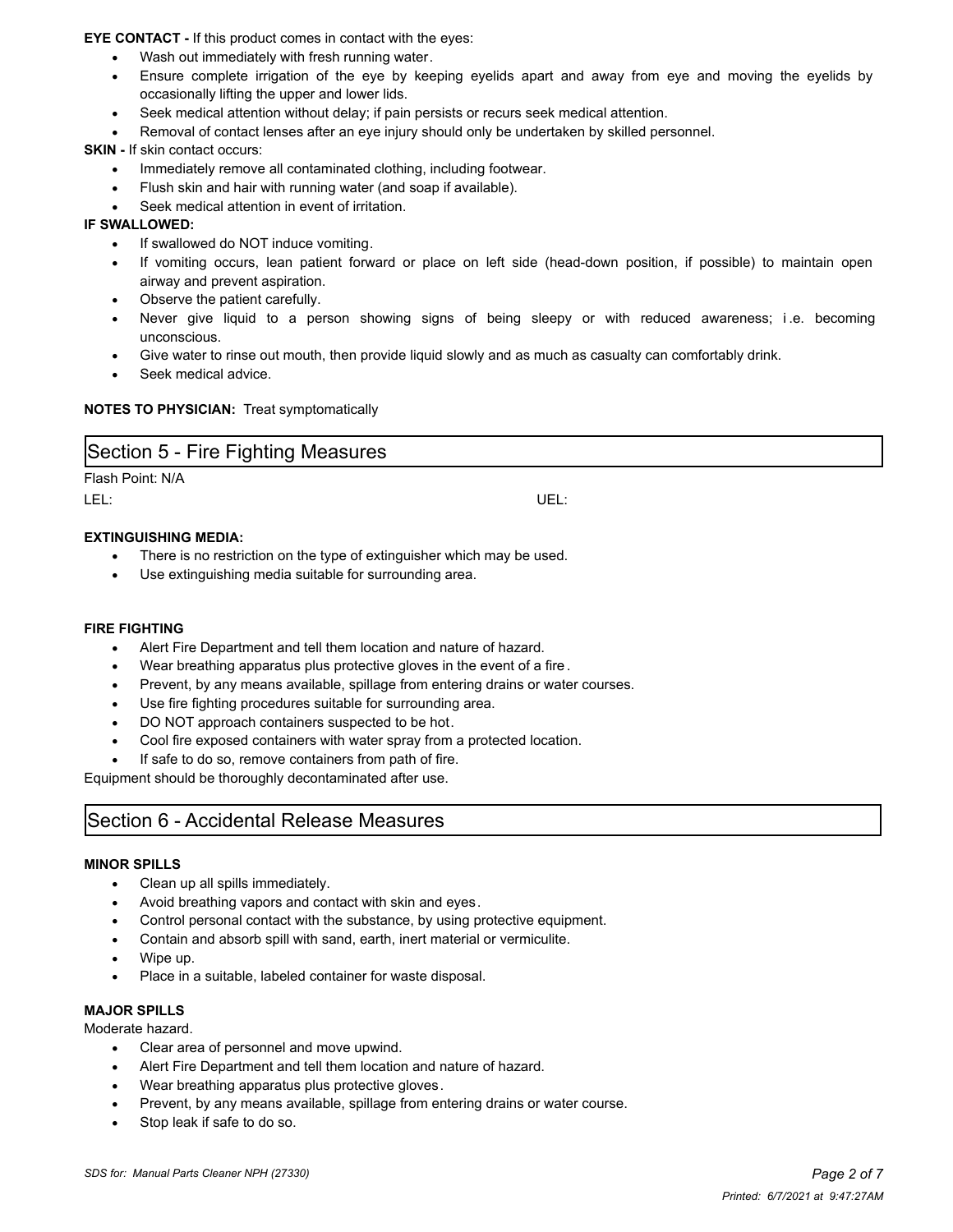- Contain spill with sand, earth or vermiculite.
- Collect recoverable product into labeled containers for recycling.
- · Neutralize/decontaminate residue (see Section 13 for specific agent).
- Collect solid residues and seal in labeled drums for disposal.
- Wash area and prevent runoff into drains.
- After clean up operations, decontaminate and launder all protective clothing and equipment before storing and re-using.

If contamination of drains or waterways occurs, advise emergency services.

# Section 7 - Handling & Storage

#### **PROCEDURE FOR HANDLING**

- Avoid all personal contact, including inhalation.
- Wear protective clothing when risk of exposure occurs.
- Use in a well-ventilated area.
- · Avoid contact with moisture.
- Avoid contact with incompatible materials.
- When handling, DO NOT eat, drink or smoke.
- Keep containers securely sealed when not in use.
- Avoid physical damage to containers.
- Always wash hands with soap and water after handling.
- · Work clothes should be laundered separately. Launder contaminated clothing before re-use.
- Use good occupational work practice.
- · Observe manufacturer's storage and handling recommendations contained within this MSDS.
- Atmosphere should be regularly checked against established exposure standards to ensure safe working conditions are maintained.
- · DO NOT allow clothing wet with material to stay in contact with skin

#### **SUITABLE CONTAINER**

- Polyethylene or polypropylene container.
- Packing as recommended by manufacturer.
- Check all containers are clearly labeled and free from leaks.

#### **STORAGE INCOMPATIBILITY:** None known.

#### **STORAGE REQUIREMENTS**

- · Store in original containers.
- Keep containers securely sealed.
- Store in a cool, dry, well-ventilated area.
- Store away from incompatible materials and foodstuff containers.
- Protect containers against physical damage and check regularly for leaks.
- · Observe manufacturer's storage and handling recommendations contained within this MSDS.

| Section 8 - Exposure Controls/Personal Protection    |                             |                              |                              |  |  |  |  |
|------------------------------------------------------|-----------------------------|------------------------------|------------------------------|--|--|--|--|
| <b>Chemical Name / CAS No.</b>                       | <b>OSHA Exposure Limits</b> | <b>ACGIH Exposure Limits</b> | <b>Other Exposure Limits</b> |  |  |  |  |
| Secondary Alkyl, Aryl<br>Sulfonic Acid<br>85536-14-7 | Not Established             | Not Established              | Not Established              |  |  |  |  |

#### **ENGINEERING CONTROLS**

Engineering controls are used to remove a hazard or place a barrier between the worker and the hazard. Well-

designed engineering controls can be highly effective in protecting workers and will typically be independent of worker interactions to provide this high level of protection.

The basic types of engineering controls are:

Process controls which involve changing the way a job activity or process is done to reduce the risk. Enclosure and/or isolation of emission source which keeps a selected hazard "physically" away from the worker and ventilation that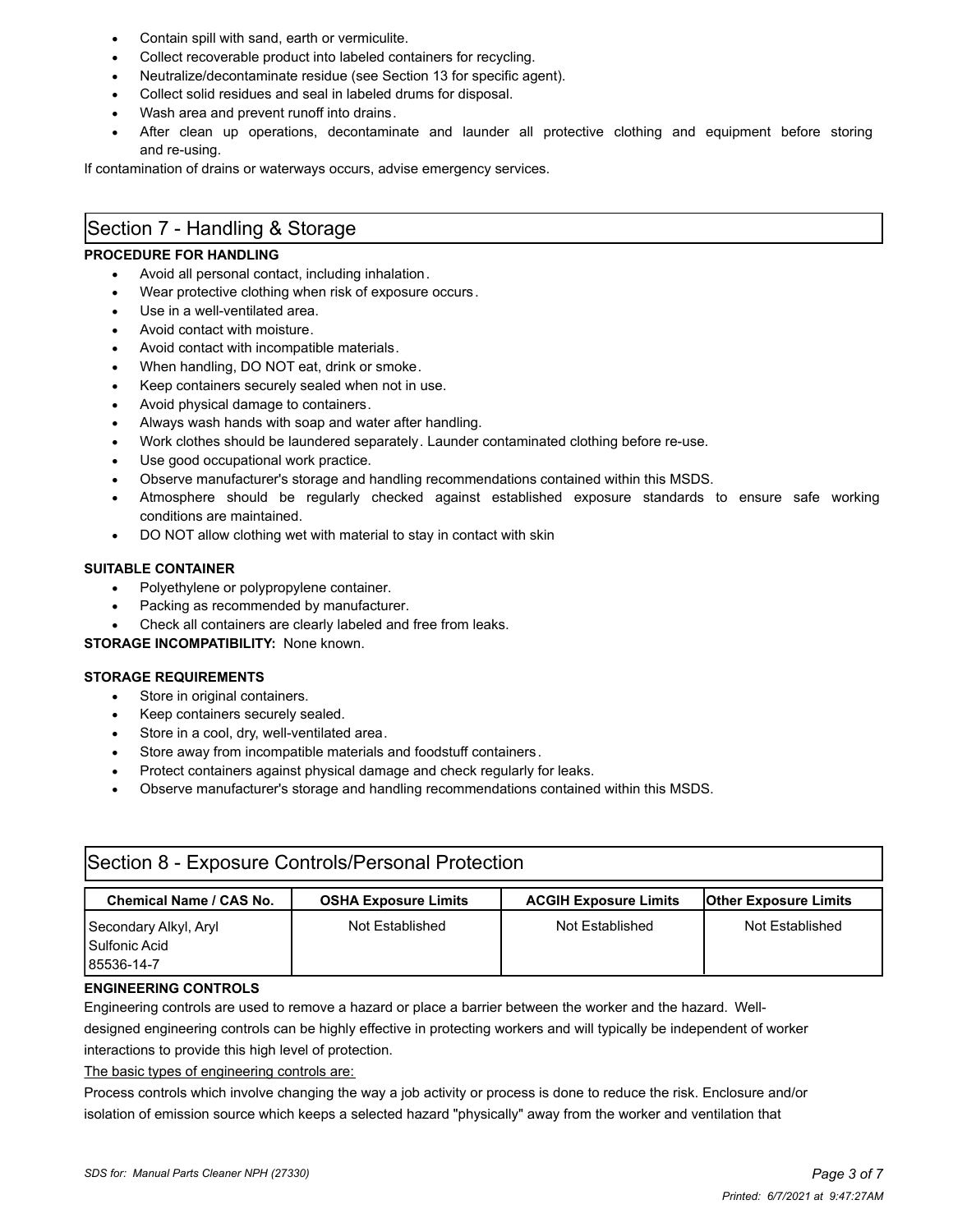strategically "adds" and "removes" air in the work environment. Ventilation can remove or dilute an air contaminant if designed properly. The design of a ventilation system must match the particular process and chemical or contaminant in use.

Employers may need to use multiple types of controls to prevent employee overexposure.

General exhaust is adequate under normal operating conditions. Local exhaust ventilation may be required in specific circumstances. If risk of overexposure exists, wear approved respirator. Correct fit is essential to obtain adequate protection. Provide adequate ventilation in warehouse or closed storage areas.

#### **RESPIRATOR**

The local concentration of material, quantity and conditions of use determine the type of personal protective equipment required.

For further information consultor your Occupational Health and Safety Advisor.

#### **EYE**

- Safety glasses with side shields.
- Chemical goggles.
- · Contact lenses may pose a special hazard; soft contact lenses may absorb and concentrate irritants . A written policy document, describing the wearing of lens or restrictions on use, should be created for each workplace or task. This should include a review of lens absorption and adsorption for the class of chemicals in use and an account of injury experience. Medical and first-aid personnel should be trained in their removal and suitable equipment should be readily available. In the event of chemical exposure, begin eye irrigation immediately and remove contact lens as soon as practicable. Lens should be removed at the first signs of eye redness or irritation - lens should be removed in a clean environment only after workers have washed hands thoroughly. [CDC NIOSH Current Intelligence Bulletin 59], [AS/NZS 1336 or national equivalent]

#### **HANDS/FEET**

- Wear chemical protective gloves, e.g. PVC.
- Wear safety footwear or safety gumboots, e.g. Rubber

The selection of the suitable gloves does not only depend on the material, but also on further marks of quality which vary from manufacturer to manufacturer. Where the chemical is a preparation of several substances, the resistance of the glove material cannot be calculated in advance and has therefore to be checked prior to the application.

The exact break through time for substances has to be obtained from the manufacturer of the protective gloves and has to be observed when making a final choice.

Suitability and durability of glove type is dependent on usage. Important factors in the selection of gloves include:

- frequency and duration of contact,
- chemical resistance of glove material,
- · glove thickness and
- dexterity

Select gloves tested to a relevant standard (e.g. Europe EN 374, US F739, AS/NZS 2161.1 or national equivalent).

- When prolonged or frequently repeated contact may occur, a glove with a protection class of 5 or higher (breakthrough time greater than 240 minutes according to EN 374, AS/NZS 2161.10.1 or national equivalent) is recommended.
- · When only brief contact is expected, a glove with a protection class of 3 or higher (breakthrough time greater than 60 minutes according to EN 374, AS/NZS 2161.10.1 or national equivalent) is recommended.
- Contaminated gloves should be replaced.

Gloves must only be worn on clean hands. After using gloves, hands should be washed and dried thoroughly . Application of a non-perfumed moisturizer is recommended.

# Section 9 - Physical & Chemical Properties

**Appearance** Clear Liquid **Clear Liquid Clear Clear Liquid Clear Clear Clear Clear Clear Clear Clear Clear Clear Clear Clear Clear Clear Clear Clear Clear Clear Clear Clear Clear Clear Clear Clear Clear Clear Clear Clear C pH** 8.5 **Color** Off White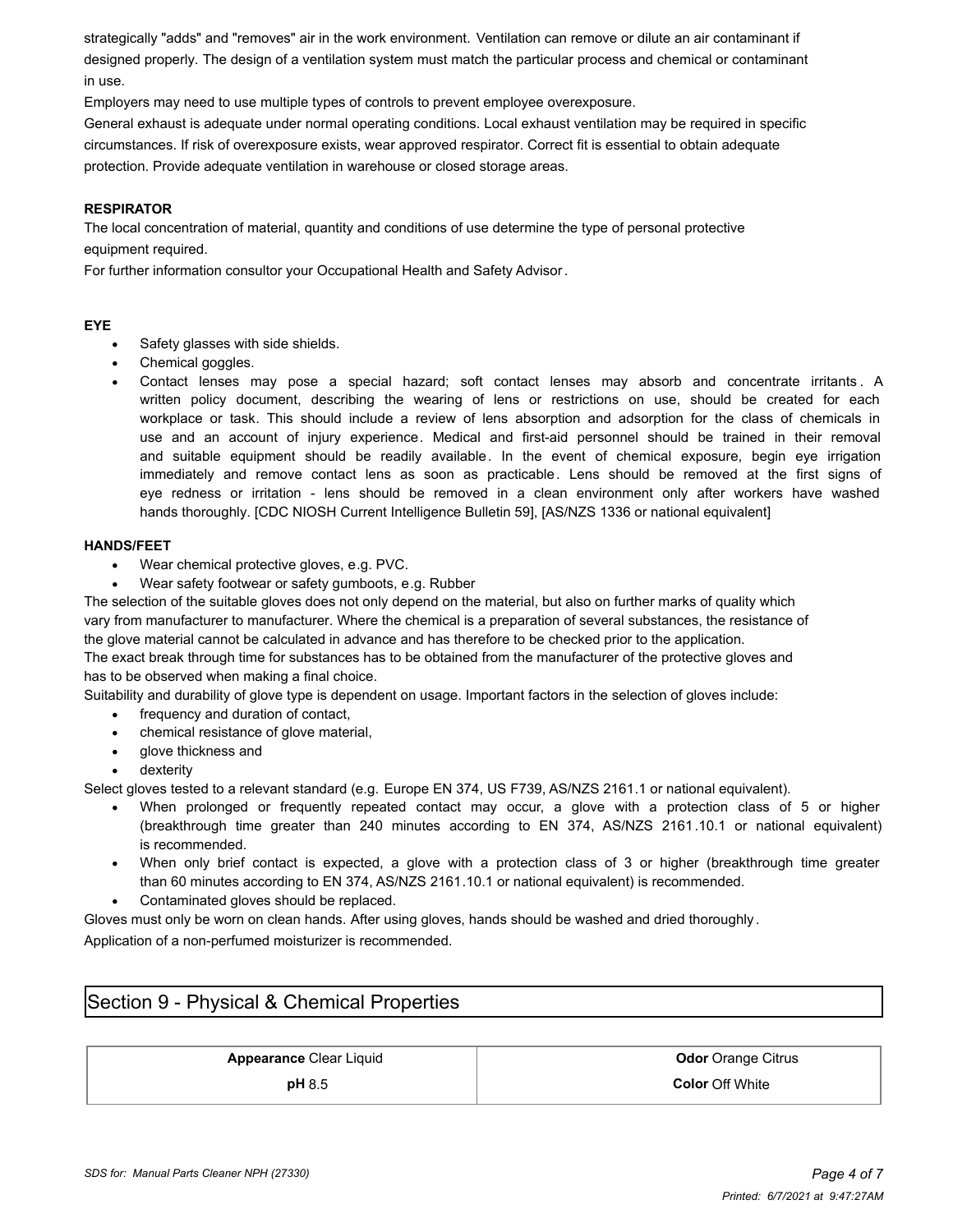### Section 10 - Stability & Reactivity

### **CONDITIONS CONTRIBUTING TO INSTABILITY**

- Presence of incompatible materials.
- Product is considered stable.
- · Hazardous polymerization will not occur.

#### **STABLE**

#### **Incompatibilities:**

Strong oxidizing agents, Strong bases

#### **Decomposition:**

This product may yield sulfur dioxide and oxides of sulfur.

Hazardous polymerization will not occur.

#### Section 11 - Toxicological Information

#### **Mixture Toxicity POTENTIAL HEALTH EFFECTS ACUTE HEALTH EFFECTS**

**SWALLOWED:** Accidental ingestion of the material may be damaging to the health of the individual.

**EYE:** Limited evidence exists, or practical experience suggests, that the material may cause eye irritation in a substantial number of individuals and/or is expected to produce significant ocular lesions which are present twenty-four hours or more after instillation into the eye(s) of experimental animals. Repeated or prolonged eye contact may cause inflammation characterized

**SKIN:** Skin contact is not thought to have harmful health effects (as classified under EC Directives); the material may still produce health damage following entry through wounds, lesions or abrasions .. Limited evidence exists, or practical experience predicts, that the material either produces inflammation of the skin in a substantial number of individuals following direct contact, and/or produces significant inflammation when applied to the healthy intact skin of animals, for up to four hours, such inflammation being present twenty-four hours or more after the end of the exposure period. Skin irritation may also be present after prolonged or repeated exposure; this may result in a form of contact dermatitis (nonallergic). The dermatitis is often characterised by skin redness (erythema) and swelling (oedema) which may progress to blistering (vesiculation), scaling and thickening of the epidermis . At the microscopic level there may be intercellular oedema of the spongy layer of the skin (spongiosis) and intracellular oedema of the epidermis . Open cuts, abraded or irritated skin should not be exposed to this material. Entry into the blood-stream through, for example, cuts, abrasions, puncture wounds or lesions, may produce systemic injury with harmful effects . Examine the skin prior to the use of the material and ensure that any external damage is suitably protected.

**INHALED:** The material is not thought to produce either adverse health effects or irritation of the respiratory tract following inhalation (as classified by EC Directives using animal models). Nevertheless, adverse systemic effects have been produced following exposure of animals by at least one other route and good hygiene practice requires that exposure be kept to a minimum and that suitable control measures be used in an occupational setting.

**CHRONIC HEALTH EFFECTS:** Long-term exposure to the product is not thought to produce chronic effects adverse to health (as classified by EC Directives using animal models); nevertheless exposure by all routes should be minimized as a matter of course.

**TOXICITY AND IRRITATION**: Not available. Refer to individual constituents.

CAS Number Description % Weight Carcinogen Rating

### Section 12 - Ecological Information

No Information